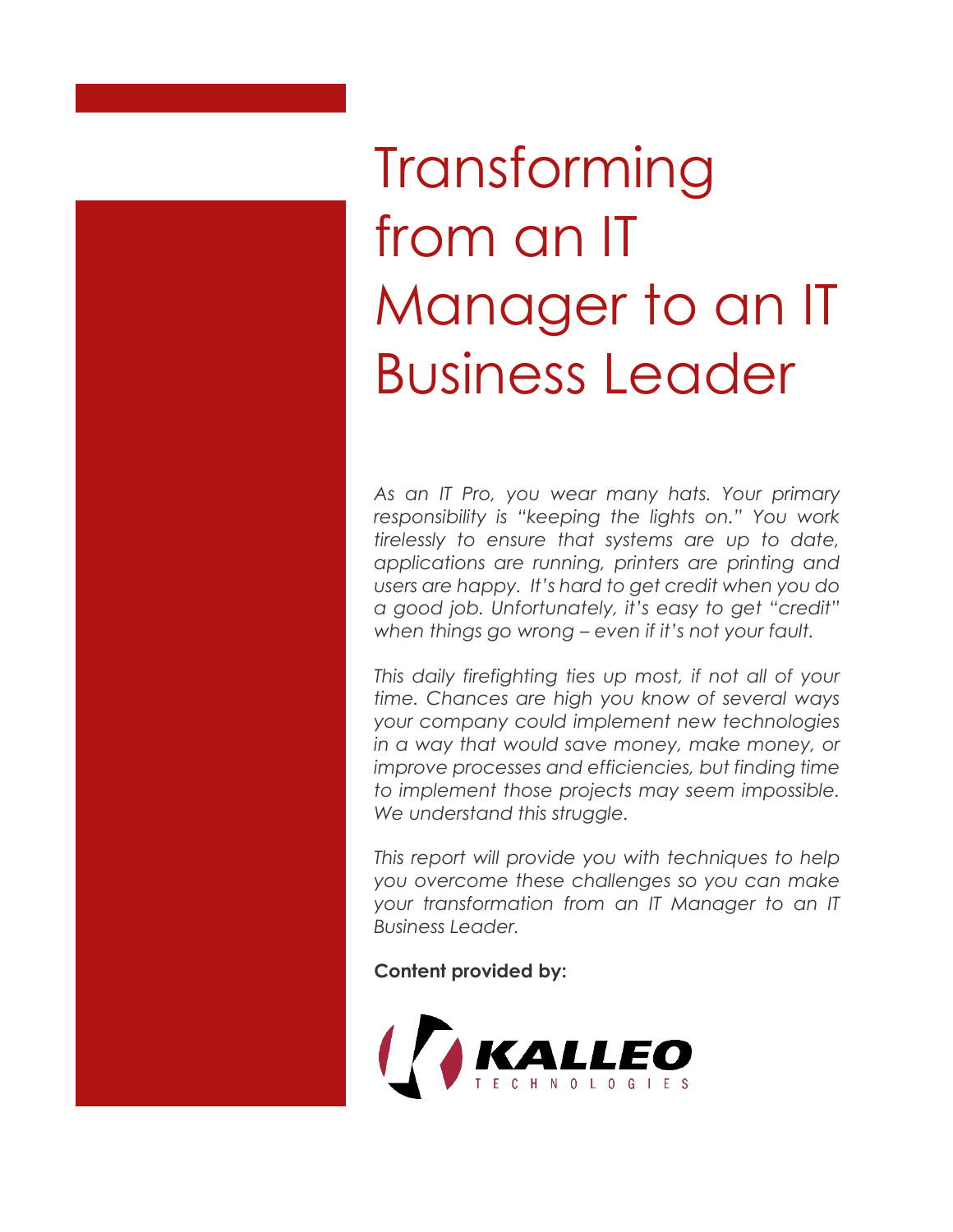# **The Store Owner vs The Store Manager**

To understand the differences between an IT Manager and an IT Business Leader, let's take a step back and look at the difference between a Store Manager and a Store Owner:



As an IT Pro, you wear both hats. Your job is an IT Manager is to keep the light on. You solve technical problems like keeping systems up to date, keeping hardware and applications running, keeping users happy. This job requires IT knowledge. Any competent IT person can do this job. Unfortunately, with this job you only get "credit" when things go wrong. You don't get "credit" when things are working because that is the expectation: things are supposed to be working.

To be an IT Business Leader you must have more than technical acumen. You must have a thorough understanding of the business you are working for. You must understand the role that technology plays in the organization. An IT Business leader uses that knowledge to save the company money, make the company money, improve operational efficiency. If you are an IT Business leader, you are in tune with the goals of your organization and can match your IT strategy to those corporate objectives. Successful IT Business leaders earn great rewards for the measurable improvements they make in this area.

#### **Your goal is to do as little as possible of the IT Manager role so you can invest as much time as possible in the IT Business Leader role.**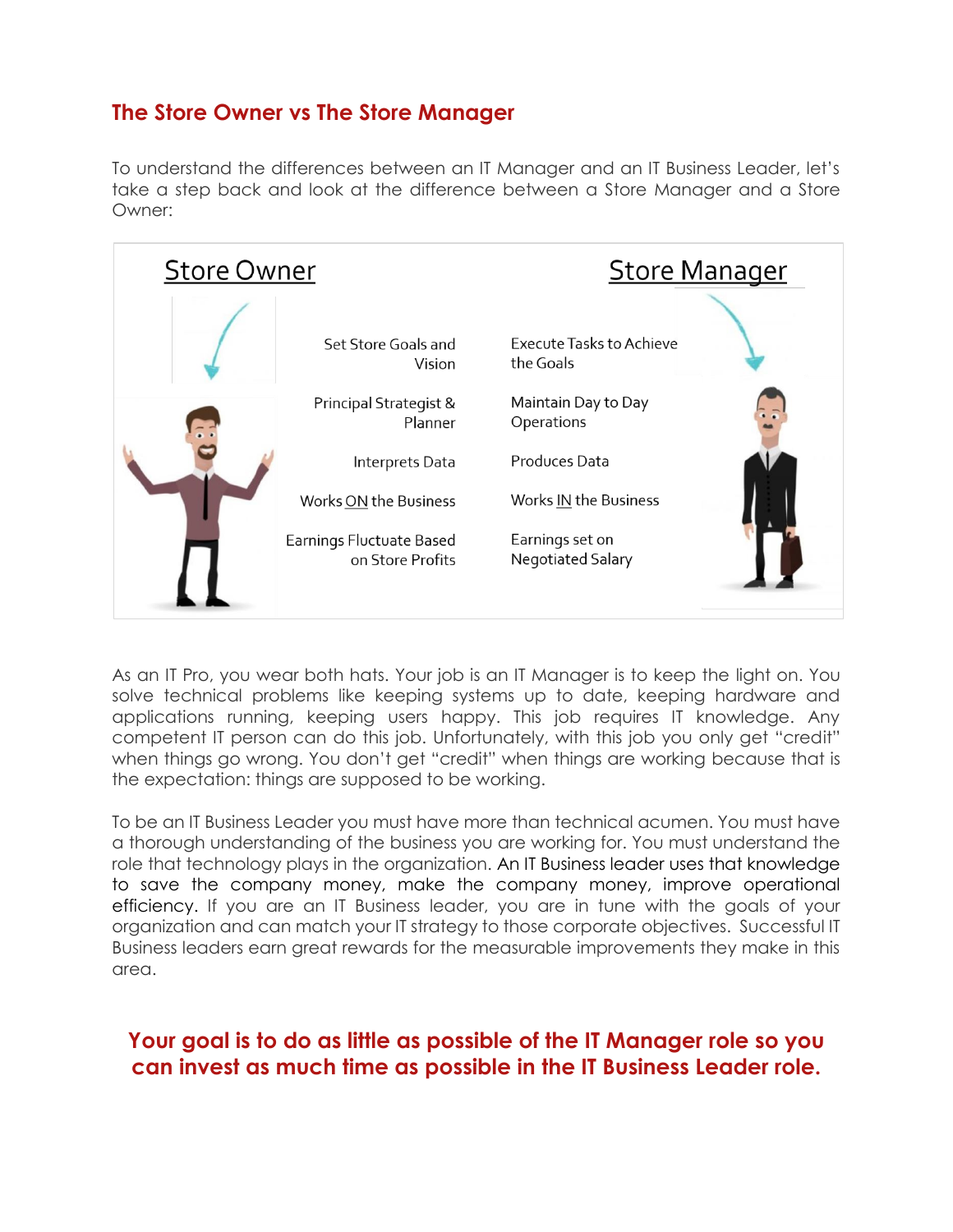The image below describes the differences between the IT Manager and the IT Business Leader:



How do you make this transition? The following are five things you can do to help you spend less time on the right side and more time on the left.

# **Acquire Great Tools**

First and foremost, if you are going to reduce the time you spend keeping the lights on, you need to acquire good tools. The following tools should be in your tool bag:

- 1. **Monitoring tools** Monitoring tools enable you to identify issues before they become serious time-consuming problems. An example of this would be a failing server drive. Monitoring tools will alert you to an impending drive failure. It is important to identify these impending problems before they occur so you can schedule your downtime. In this example, waiting until after the drive fails will cost you in terms of unplanned downtime as well as with secondary issues resulting from an unplanned outage. Think about a cigarette that's tossed into a forest. You want to catch that cigarette while it's still smoldering, not after it sparks a full blown forest fire. It's much easier to stamp out a cigarette than to fight a forest fire.
- 2. **Management Tools** Speed up resolution and rollout times by having everything you need at your fingertips and automating as much as possible. These are tools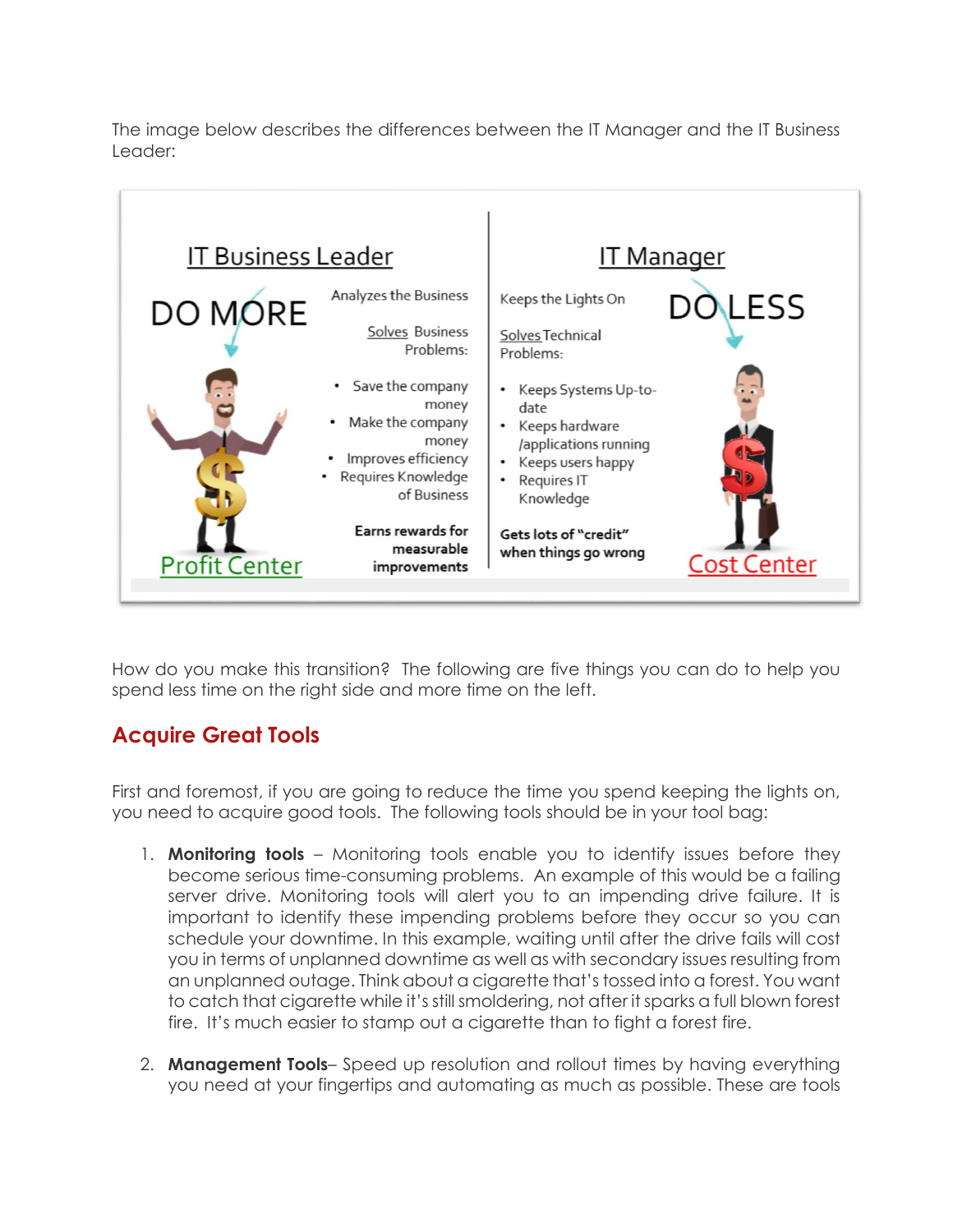that enable you to address issues quickly so you aren't spending days on end fighting the fires.

Remember your ultimate goal: your aim is to keep your network running in as little time as possible. Let's pretend you have a PC that's a mess. You could troubleshoot that problem machine for two days or, with effective tools, could reimage the machine and restore it to functional in a matter of minutes.

3. **Ticketing Tools** – You can reduce IT management time by building a knowledgebase as you work on problems. You also need an easy to use and track ticketing system. A ticketing system allows you to track your support tickets and measure your key performance indicators (KPIs) and statistics. The outcome of a well-functioning ticketing system is both a knowledgebase and a minable data set that can be referenced quickly to reduce the time spent troubleshooting repeat issues.

#### **Standardize Your Environment**

You must standardize your environment. Non-standard equipment and software cost you a significant amount of time. It is easier to manage an environment where standards are in place. An obvious example is PC standardization. If you have the same piece of equipment on every desk, then you can tell the difference between systemic issues and one-off errors. This makes issues easier to address. In addition, when you go to fix things on that piece of equipment, you have quick access to drivers and it is likely that research has been conducted on that problem before with that particular piece of equipment. You know when you add peripherals they will always work because you've already tested and proven they work.

Software standardization is as important if not more than important than hardware standardization. if you are running four different versions of Microsoft Office, for example, or you have three different versions of Windows the chances are much greater that one of your core line of business (LOB) applications will have an incompatibility between PCs due to differences in the core software running in the environment. When you standardize, you simplify.

#### **Measure Performance**

You must measure performance, and to do that, you must track key performance indicators (KPIs) specific to how long it takes you to do things.

Your KPIs should be specific to your environment. They will help you determine both where you are spending too much time and where you need to spend more time. This information allows you to create continual improvements in your environment.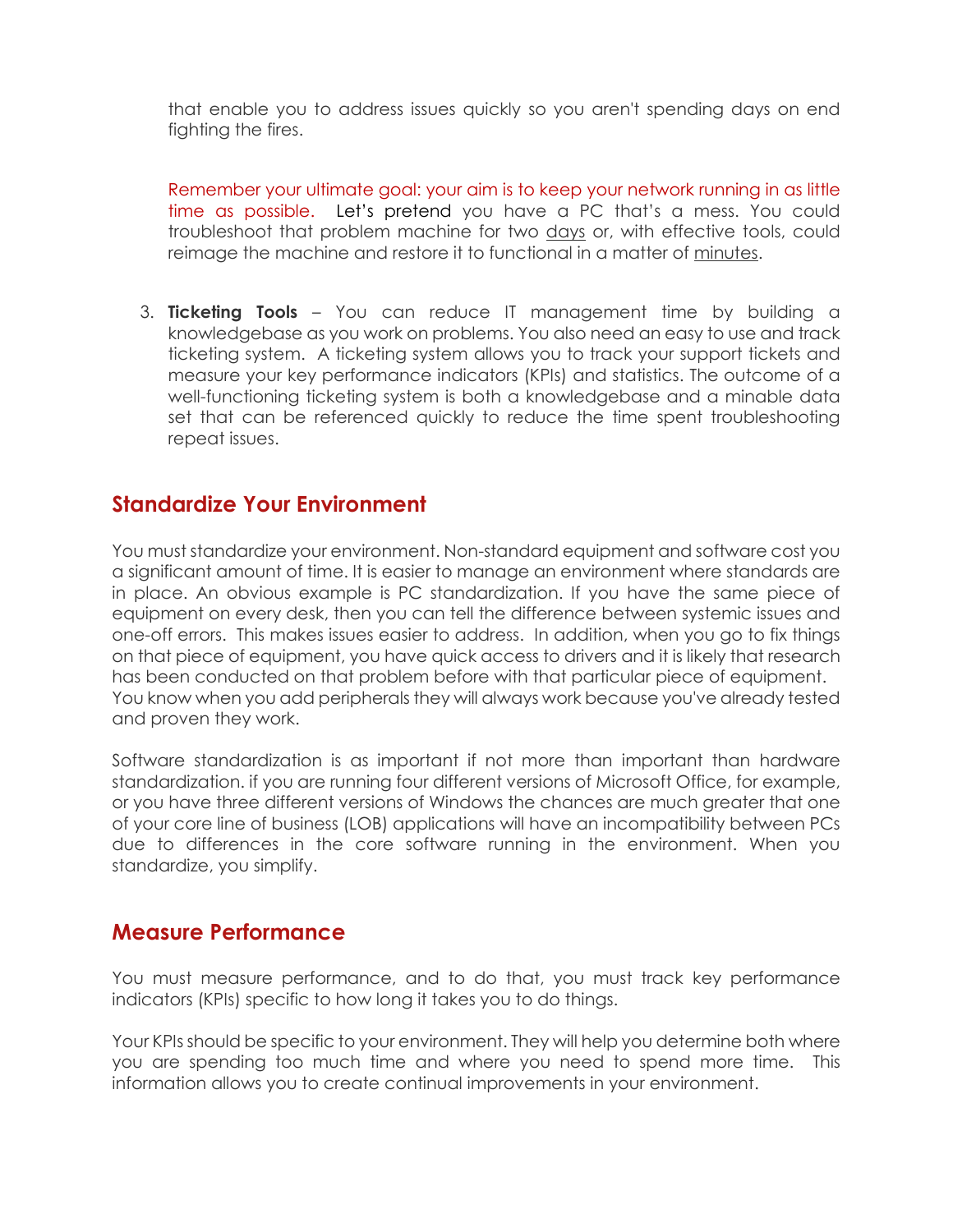Think about a track and field athlete competing in a 100-meter dash. When that athlete is preparing for the big race, is he going to practice without a stopwatch? Of course not. His coach is going to time every race he runs, compare it to his top competitor and use those numbers to help the athlete improve his performance. Beating the top competitor's best time is the athlete's goal. The stopwatch is his KPI.

If you fail to do this in your environment, you won't know if you are getting better or worse. You won't know what the impact of particular changes is.

There are a tremendous number of things you can track in your environment. Such things include:

- The total number of tickets over a period of time.
- Average time to ticket resolution
- Length of time it takes to resolve issues related to a specific application

Tracking these things allow you to measure the impact of changes you make in your environment. Suppose you roll out a software update to a specific department and measure how those changes positively (or negatively) affected the number of support tickets you have to manage related specifically to that application. Wouldn't it be nice to know this information before you roll out that software to your entire company?

# **Delegate**

If you are going to successfully make the transition from spending your time fighting fires to investing your time into identifying ways to use technology to improve business, you have no choice but to delegate your IT Management tasks.

There are two ways you can accomplish that. You can simply hire someone to take on the load. Chances are, however, you'll find yourself still managing the IT as you oversee that person. They will have limited expertise, no experience in your specific environment and your transition away from that role will be a long one (if it evens happens at all).

Your second option is to outsource the daily management tasks to a third party. Outsourcing is a delicate word among IT professionals. To be clear, we are not talking about outsourcing in terms of firing the internal staff and bringing in a third party. We're talking about augmenting the existing staff with third party resources. Here's why:

A really good IT person that knows how to troubleshoot technical problems and has a good breadth of IT knowledge. This is a person who can solve IT problems in any environment. The generic IT person does not have, however, the experience required to understand your unique business, you company dynamics and culture, knowledge of how your industry is changing, what regulations affect it, etc. But you do.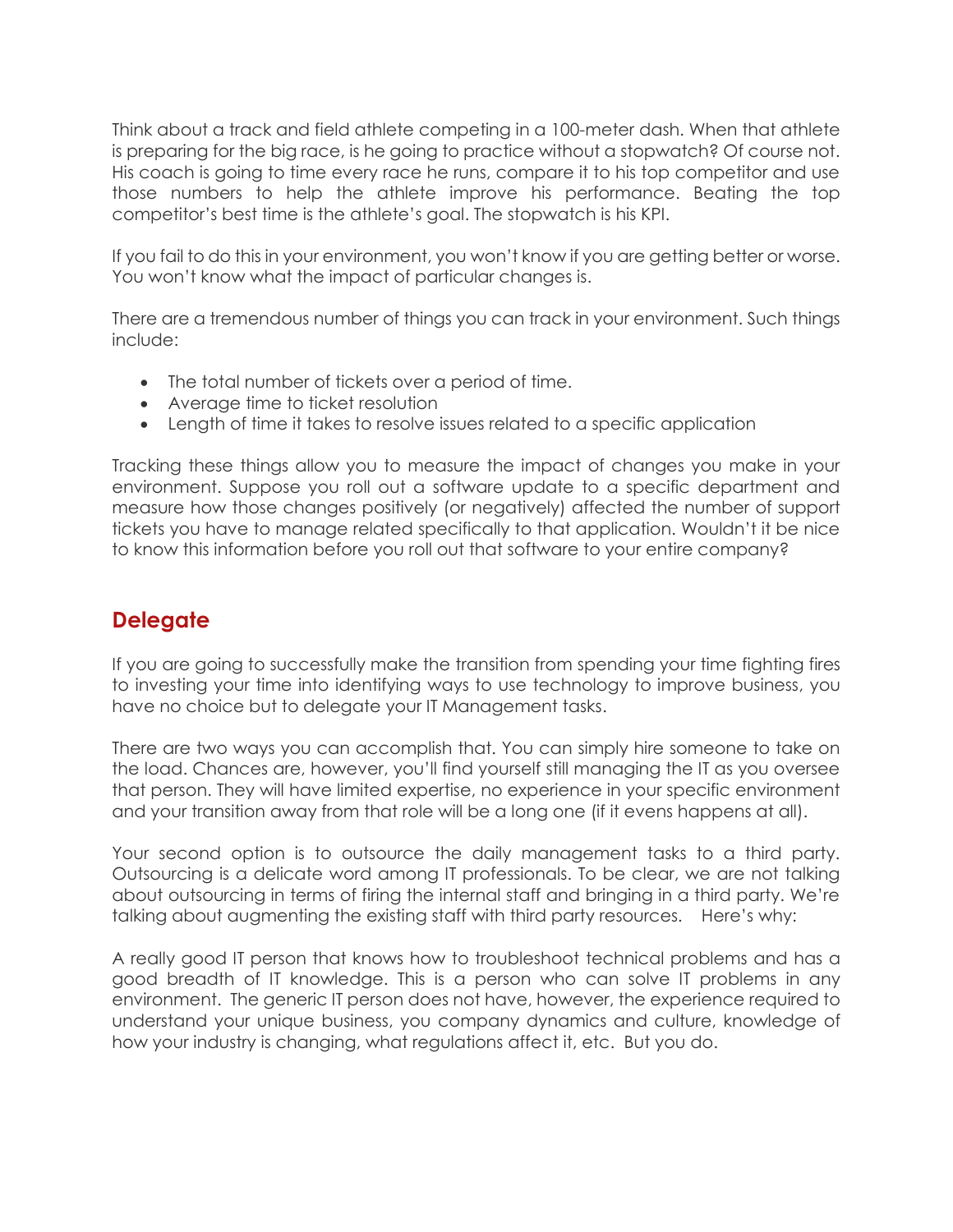If you have long-term experience in an organization, you are familiar with these things and that means there is nobody better than you to lead your company's IT vision. If you are a single person IT department, you only have so much time and knowledge. It is very difficult to be an expert at every single aspect of the network and still have time to properly research and execute the special projects that are a part of that vision.

If you are going to be an IT Leader, you must get the daily IT Management chores off your plate.

**For more information on the benefits of adding an outsourced IT provider to your team, check out our whitepaper available for download at [https://goo.gl/Af1TFD.](https://goo.gl/Af1TFD)** 

**A case study illustrating a client who completed eleven special projects the first year after outsourcing his IT management to Kalleo is available at [http://wp.me/p5rlEA-ag.](http://wp.me/p5rlEA-ag)** 

## **Educate**

The last thing you must do in order to make the transition from IT Manager to IT Business leader is to learn to speak the language of your executive team. You can only achieve this through education.

Imagine you've just implemented a new blade center in your department, and you cannot wait to report to your executives about the new purchase. You walk into the executive board meeting prepared to give them all the details of the new blade center you rolled out. You are excited to tell them how figured out a way to use virtualization technology to create an environment where you can slide different operating systems and virtual machines from hardware platforms…

## *Nobody in that room cares about what you are saying.*

## *You lost them at blade center.*

Imagine, instead, you walk into the executive board meeting and say, "*I've been researching new technology, and I've been analyzing our operations XYZ area. Based on my research, I can confidently say that the implementation of this new technology would improve our efficiencies in this area by 25% and add about 5% to our bottom line.*"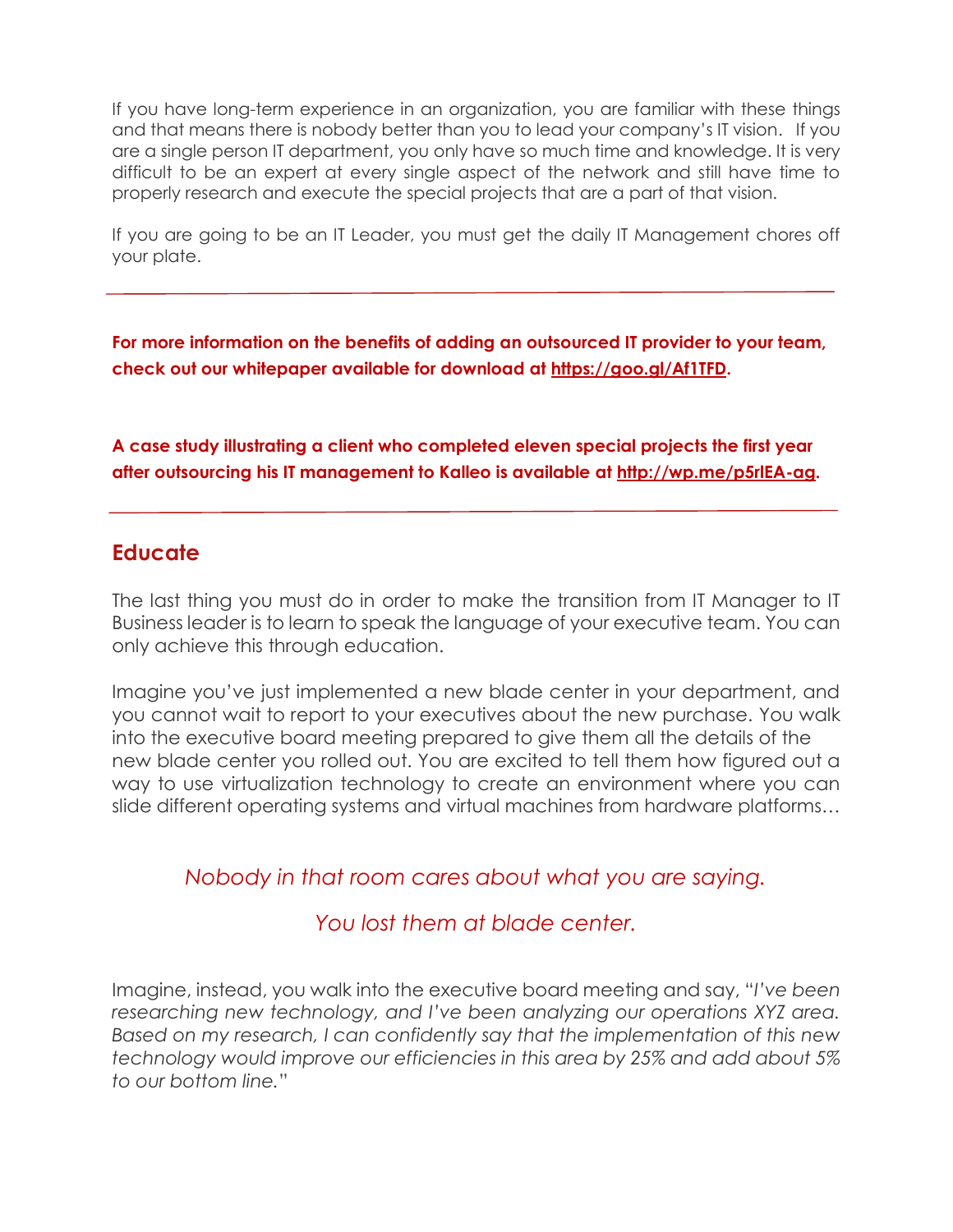#### **You will have their undivided attention. They will listen to your every word.**

You must have an understanding of these things to make that transition:

1. What are the goals of the executives in your business? Know them, understand them and be crystal clear on how your goals align with theirs.

Often their goals include some, if not all, of the following:

- Increase Sales
- Decrease Expenses
- Improve Customer Experiences
- Improve Employee Productivity
- Ensure Compliance
- 2. What are the emerging trends that are taking place in your industry? Go to industry tradeshows (but don't just go to the IT sessions at those shows). Develop an understanding of the business challenges facing your industry. Research how technology can play a role in overcoming those challenges.
- 3. Keep pace with emerging technologies. Subscribe to newsfeeds from other leaders in the IT industry. Learn about what new technologies are trending, how they are helping other businesses and explore ways to adapt them to your advantage. You do not want to be the last to implement a groundbreaking technology that has improved all of your competitors' businesses, but not yours.

Developing a clear vision of technology and business changes takes time to develop, and you simply cannot achieve this level of leadership if you are also balancing the responsibilities required as the IT Manager.

## **Conclusion**

You have the power to enhance the efficiency of your company's staff, provide timely data to improve decision-making, enhance service to your customers and help make your business more profitable. You will not reap these benefits without a defined IT strategy and tools that are properly maintained and working for you. IT should never be relegated to merely a task on someone's to-do list. Take control of your environment and transform your IT from a cost center to the profit center it is meant to be.